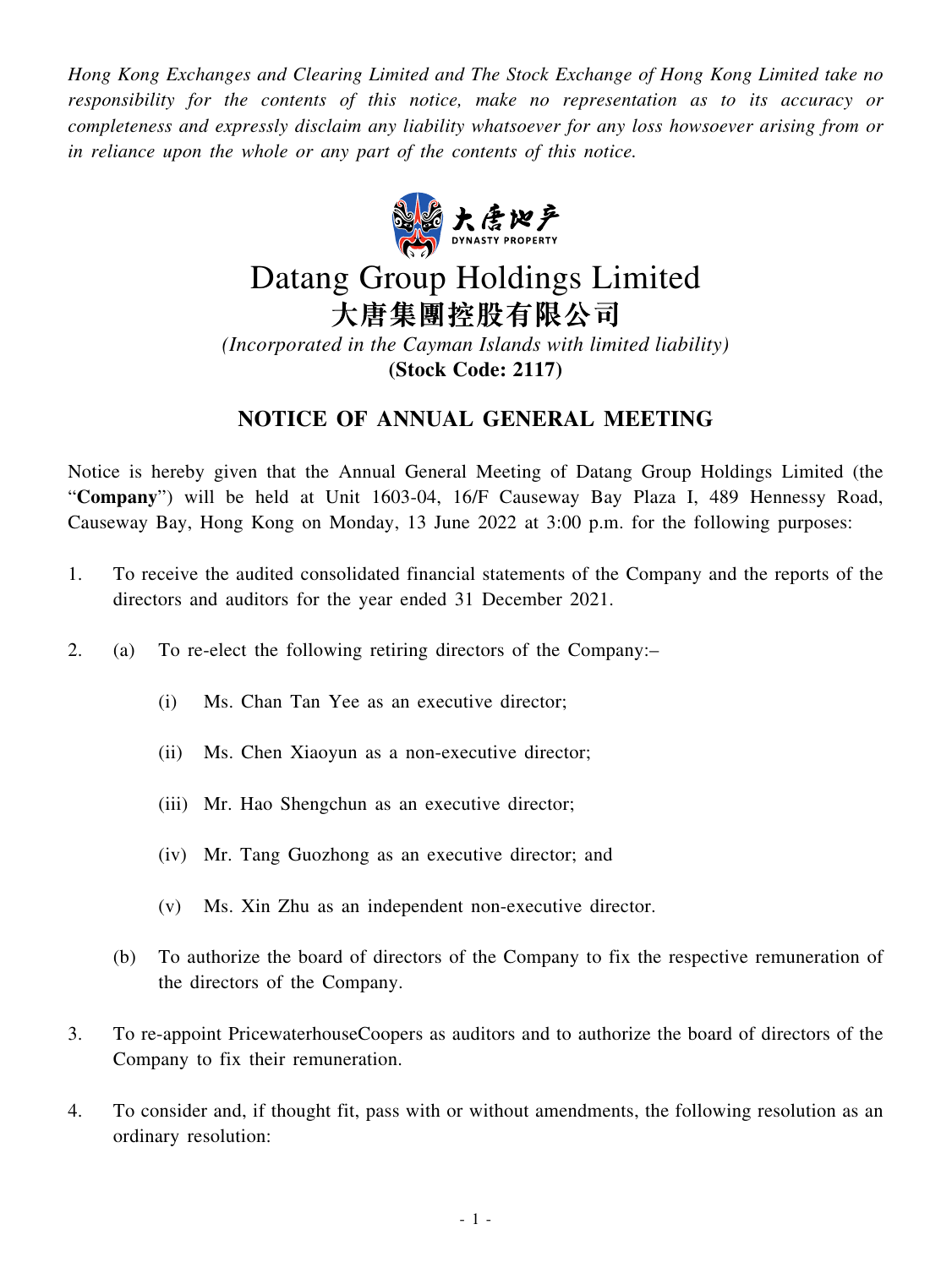## **"THAT:**

- (a) subject to compliance with the prevailing requirements of the Rules Governing the Listing of Securities on The Stock Exchange of Hong Kong Limited and paragraph (b) below, a general mandate be and is hereby generally and unconditionally given to the directors of the Company to exercise during the Relevant Period (as defined below) all the powers of the Company to repurchase its shares in accordance with all applicable laws, rules and regulations;
- (b) the total number of shares of the Company to be repurchased pursuant to the mandate in paragraph (a) above shall not exceed 10% of the total number of issued shares of the Company as at the date of passing of this resolution (subject to adjustment in the case of any consolidation or subdivision of shares of the Company after the date of passing of this resolution); and
- (c) for the purposes of this resolution:

"Relevant Period" means the period from the passing of this resolution until whichever is the earliest of:

- (i) the conclusion of the next annual general meeting of the Company;
- (ii) the expiration of the period within which the next annual general meeting of the Company is required by the articles of association of the Company or any applicable laws to be held; and
- (iii) the date on which the authority set out in this resolution is revoked or varied by an ordinary resolution of the shareholders in general meeting."
- 5. To consider and, if thought fit, pass with or without amendments, the following resolution as an ordinary resolution:

## "**THAT**:

(a) subject to compliance with the prevailing requirements of the Rules Governing the Listing of Securities on The Stock Exchange of Hong Kong Limited and paragraph (b) below, a general mandate be and is hereby generally and unconditionally given to the directors of the Company to allot, issue and deal with additional shares in the capital of the Company and to make or grant offers, agreements and options which might require the exercise of such powers during or after the end of the Relevant Period (as defined below) in accordance with all applicable laws, rules and regulations;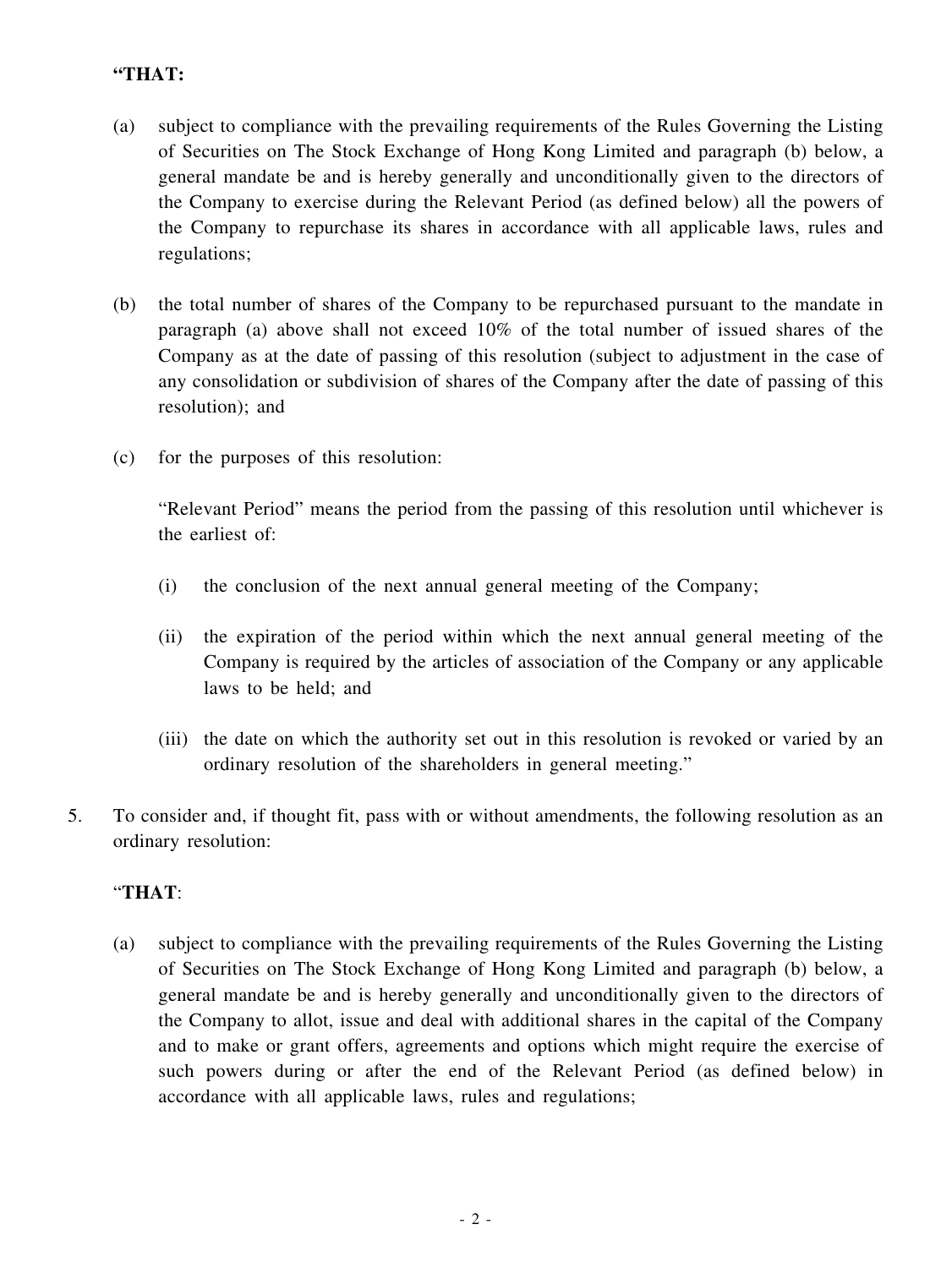- (b) the aggregate number of shares allotted or agreed conditionally or unconditionally to be allotted by the directors pursuant to the mandate in paragraph (a) above, otherwise than pursuant to:
	- (i) a Rights Issue (as defined below);
	- (ii) the exercise of options under a share option scheme of the Company; and
	- (iii) any scrip dividend scheme or similar arrangement providing for the allotment of shares in lieu of the whole or part of a dividend on shares of the Company in accordance with the articles of association of the Company,

shall not exceed 20% of the total number of issued shares of the Company as at the date of passing of this resolution (subject to adjustment in the case of any consolidation or subdivision of shares of the Company after the date of passing of this resolution); and

(c) for the purposes of this resolution:

"Relevant Period" means the period from the passing of this resolution until whichever is the earliest of:

- (i) the conclusion of the next annual general meeting of the Company;
- (ii) the expiration of the period within which the next annual general meeting of the Company is required by the articles of association of the Company or any applicable laws to be held; and
- (iii) the date on which the authority set out in this resolution is revoked or varied by an ordinary resolution of the shareholders in general meeting.

"Rights Issue" means an offer of shares open for a period fixed by the directors to holders of shares of the Company or any class thereof on the register on a fixed record date in proportion to their then holdings of such shares or class thereof (subject to such exclusions or other arrangements as the directors may deem necessary or expedient in relation to fractional entitlements or having regard to any restrictions or obligations under the laws of any relevant jurisdiction or the requirements of any recognized regulatory body or any stock exchange)."

6. To consider and, if thought fit, pass with or without amendments, the following resolution as an ordinary resolution:

"THAT conditional upon the passing of the resolutions set out in items 4 and 5 of the notice convening this meeting (the "**Notice**"), the general mandate referred to in the resolution set out in item 5 of the Notice be and is hereby extended by the addition to the aggregate number of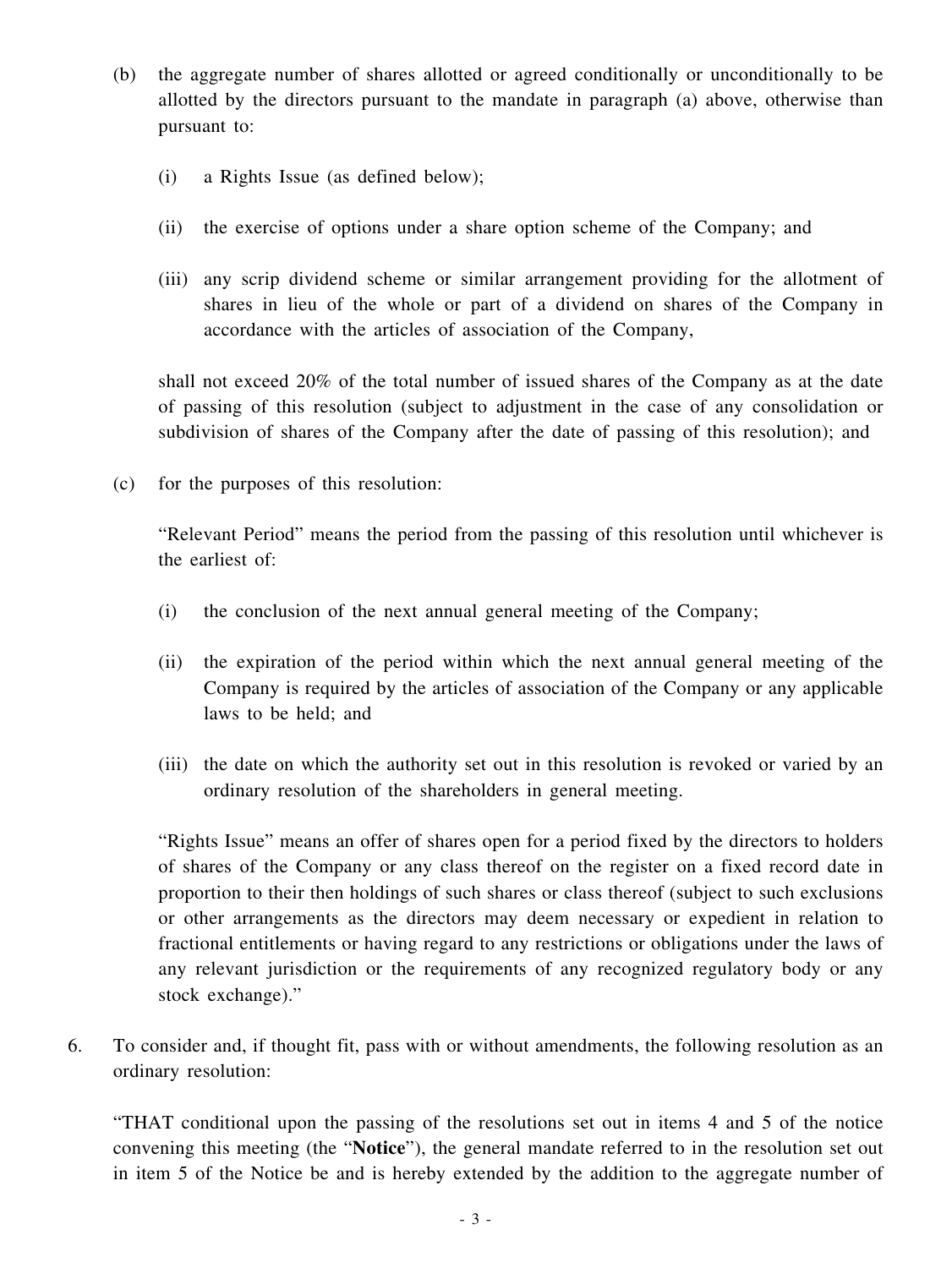shares which may be allotted and issued or agreed conditionally or unconditionally to be allotted and issued by the directors pursuant to such general mandate of the number of shares repurchased by the Company pursuant to the mandate referred to in resolution set out in item 4 of the Notice, provided that such number of shares shall not exceed 10% of the total number of issued shares of the Company as at the date of passing of this resolution (subject to adjustment in the case of any consolidation or subdivision of shares of the Company after the date of passing of this resolution)."

> By Order of the Board **Datang Group Holdings Limited WU Di** Chairman

Hong Kong, 29 April 2022

*Notes:*

- 1. All resolutions at the meeting will be taken by poll (except where the chairman decides to allow a resolution relating to a procedural or administrative matter to be voted on by a show of hands) pursuant to the Rules Governing the Listing of Securities on The Stock Exchange of Hong Kong Limited (the "**Listing Rules**"). The results of the poll will be published on the websites of Hong Kong Exchanges and Clearing Limited and the Company in accordance with the Listing Rules.
- 2. Any shareholder of the Company entitled to attend and vote at the meeting is entitled to appoint a proxy to attend and on a poll, vote instead of him. A proxy need not be a shareholder of the Company. If more than one proxy is appointed, the number of shares in respect of which each such proxy so appointed must be specified in the relevant form of proxy. Every shareholder present in person or by proxy shall be entitled to one vote for each share held by him.
- 3. In order to be valid, the form of proxy together with the power of attorney or other authority, if any, under which it is signed or a certified copy of that power of attorney or authority, must be deposited at the Company's branch share registrar in Hong Kong, Tricor Investor Services Limited, at Level 54, Hopewell Centre, 183 Queen's Road East, Hong Kong not less than 48 hours before the time appointed for the meeting (i.e. not later than 3:00 p.m. on Saturday, 11 June 2022 (Hong Kong time)) or the adjourned meeting (as the case may be). Completion and return of the form of proxy shall not preclude a shareholder of the Company from attending and voting in person at the meeting and in such event, the instrument appointing a proxy shall be deemed to be revoked.
- 4. For determining the entitlement to attend and vote at the meeting, the Register of Members of the Company will be closed from Tuesday, 7 June 2022 to Monday, 13 June 2022, both dates inclusive, during which period no transfer of shares will be registered. In order to be eligible to attend and vote at the Annual General Meeting, unregistered holders of shares of the Company shall ensure that all transfer documents accompanied by the relevant share certificates must be lodged with the Company's branch share registrar in Hong Kong, Tricor Investor Services Limited, at Level 54, Hopewell Centre, 183 Queen's Road East, Hong Kong for registration not later than 4:30 p.m. on Monday, 6 June 2022.